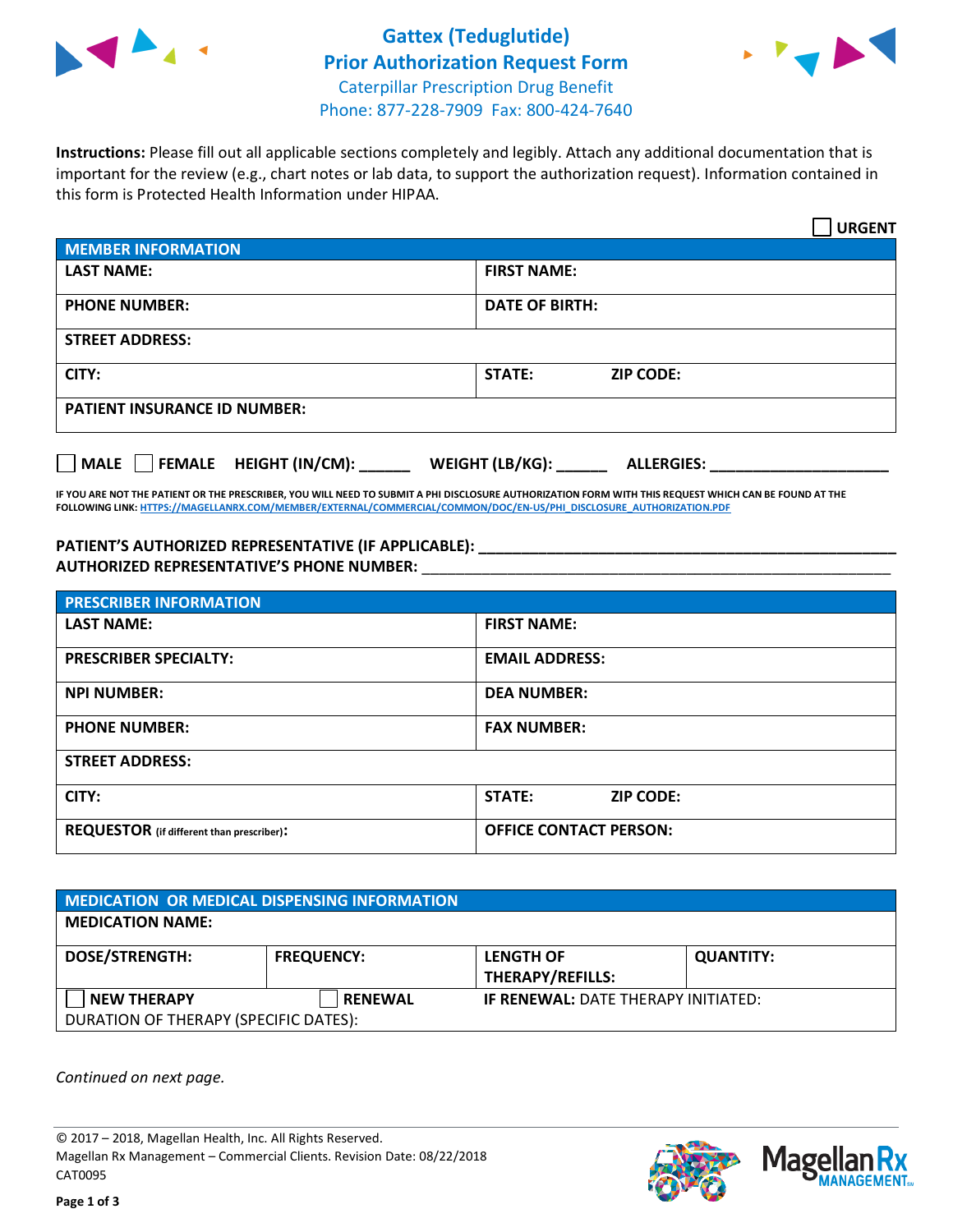



| <b>MEMBER'S LAST NAME:</b>                                                                                                                                                                                                                                                                                                   |                      | <b>MEMBER'S FIRST NAME:</b>                    |  |                                                       |           |
|------------------------------------------------------------------------------------------------------------------------------------------------------------------------------------------------------------------------------------------------------------------------------------------------------------------------------|----------------------|------------------------------------------------|--|-------------------------------------------------------|-----------|
| 1. HAS THE PATIENT TRIED ANY OTHER MEDICATIONS FOR THIS CONDITION?                                                                                                                                                                                                                                                           |                      |                                                |  | YES (if yes, complete below)                          | <b>NO</b> |
| <b>MEDICATION/THERAPY (SPECIFY</b><br>DRUG NAME AND DOSAGE):                                                                                                                                                                                                                                                                 |                      | <b>DURATION OF THERAPY (SPECIFY</b><br>DATES): |  | <b>RESPONSE/REASON FOR</b><br><b>FAILURE/ALLERGY:</b> |           |
| <b>2. LIST DIAGNOSES:</b>                                                                                                                                                                                                                                                                                                    |                      |                                                |  | ICD-10:                                               |           |
| $\Box$ Short bowel syndrome                                                                                                                                                                                                                                                                                                  |                      |                                                |  |                                                       |           |
| Other Diagnosis                                                                                                                                                                                                                                                                                                              | ICD-10 Code(s):      |                                                |  |                                                       |           |
| 3. REQUIRED CLINICAL INFORMATION: PLEASE PROVIDE ALL RELEVANT CLINICAL INFORMATION TO SUPPORT A                                                                                                                                                                                                                              |                      |                                                |  |                                                       |           |
| PRIOR AUTHORIZATION.                                                                                                                                                                                                                                                                                                         |                      |                                                |  |                                                       |           |
| <b>Clinical Information:</b><br>Is the patient dependent upon parenteral nutrition, (and not intravenous hydration alone) for at least 3 times a<br>week for the last 12 months? $\Box$ Yes $\Box$ No Please send chart documentation.                                                                                       |                      |                                                |  |                                                       |           |
| Does the patient have a colonoscopy report from the past 12 months?* $\Box$ Yes $\Box$ No<br>*Report must be submitted.                                                                                                                                                                                                      |                      |                                                |  |                                                       |           |
| Select if the patient has the follow ing characteristics:<br>□ Active inflammatory bowel disease and/or fistula<br>$\Box$ Any hospitalization in the past 30 days<br>□ Cancer in the past 5 years<br>□ Celiac disease/sprue<br>□ Diabetes<br>$\Box$ Radiation enteritis                                                      |                      |                                                |  |                                                       |           |
| Select if the patient has been treated w ith the follow ing medications in the past 30 days:                                                                                                                                                                                                                                 |                      |                                                |  |                                                       |           |
| □ Cyclosporine                                                                                                                                                                                                                                                                                                               | $\square$ Sirolimus  |                                                |  |                                                       |           |
| $\Box$ Intravenous glutamine $\Box$ Systemic corticosteroids                                                                                                                                                                                                                                                                 |                      |                                                |  |                                                       |           |
| □ Methotrexate<br>□ Octreotide                                                                                                                                                                                                                                                                                               | $\square$ Tacrolimus |                                                |  |                                                       |           |
| Has the patient been treated w ith any biologic therapy in the past 12 weeks? $\Box$ Yes $\Box$ No                                                                                                                                                                                                                           |                      |                                                |  |                                                       |           |
| Are there any other comments, diagnoses, symptoms, medications tried or failed, and/or any other information the<br>physician feels is important to this review?                                                                                                                                                             |                      |                                                |  |                                                       |           |
|                                                                                                                                                                                                                                                                                                                              |                      |                                                |  |                                                       |           |
| Please note: Not all drugs/diagnosis are covered on all plans. This request may be denied unless all required<br>information is received.                                                                                                                                                                                    |                      |                                                |  |                                                       |           |
| ATTESTATION: I attest the information provided is true and accurate to the best of my knowledge. I understand that<br>the Health Plan, insurer, Medical Group or its designees may perform a routine audit and request the medical<br>information necessary to verify the accuracy of the information reported on this form. |                      |                                                |  |                                                       |           |
| © 2017 - 2018, Magellan Health, Inc. All Rights Reserved.<br>Magellan Rx Management - Commercial Clients. Revision Date: 08/22/2018<br>CAT0095                                                                                                                                                                               |                      |                                                |  |                                                       | Magel     |